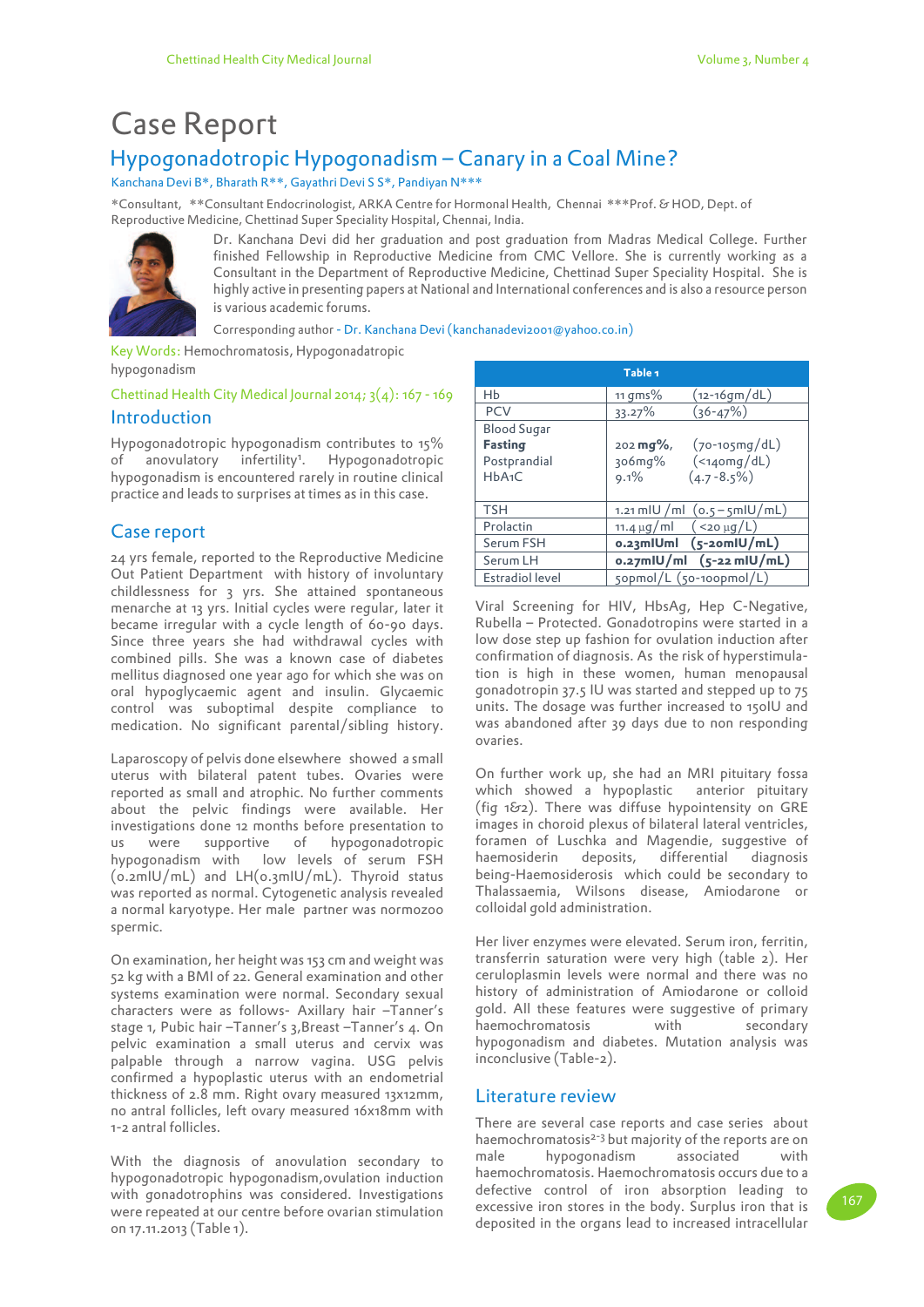iron leading to oxidative damage and impaired membrane dependent functions of organelles like<br>mitochondria, microsomes and lysozomes<sup>4</sup>. mitochondria, microsomes lysozomes<sup>4</sup>. Manifestations can range from simple fatigue to diabetes mellitus, hepatic failure, sexual dysfunction, infertility etc, depending on the site and extent of the iron deposit.

| Investigation         | Values                              |
|-----------------------|-------------------------------------|
| Serum Ferritin        | 2236ng/ml (15-200ng/mL)             |
| Serum Transferrin     | 211 mg/dL (212 -360mg/dL)           |
| Serum iron            | 262µg/dL (60-160µg/dL)              |
| <b>TIBC</b>           | 262µg/dL (250-460µg/dL)             |
| C-peptide             | 0.368 ng/mL (0.9 -43ng/mL)          |
| Ceruloplasmin         | 655 mg/L (250-430mg/L)              |
| Hb                    | 11.4gm% (12-16gm/dL)                |
| HbA <sub>1</sub> c    | $10.7\%(4.7 - 8.5\%)$               |
| Serum Magnesium       | $2.52(1.5-2.4mg/dL)$                |
| Electrolytes          | Na 135mEq/L (136-145mEq/L)          |
|                       | $K$ 4.3mEq/L $(3.5 - 5mEq/L)$       |
|                       | HCO 28mEq/L (23-28mEq/L)            |
| Serum FSH             | o.106 mIU/ml (5-20mlu/mL)           |
| LH                    | 0.208 mlU/ml (5-22 mlU/mL)          |
| <b>TSH</b>            | $1.699$ mIU/mI (0.5 – 5mIU/mL)      |
| <b>FTC</b>            | $1.12 \mu g/dL$ 4-11 $\mu g/dL$     |
| Prolactin             | $8.7 \,\mu$ g/L $($ < 20 $\mu$ g/L) |
| Cortisol              | 10.55 μg/dL (8-20μg/dL)             |
| Mutation analysis for | No mutations in direct              |
| HFE, HFE2, HAMP in    | sequencing                          |
| 6p22.1,1q21.1,9q13.1  |                                     |
|                       |                                     |

#### **Table 2** - Blood parameters



**Fig 1** - MRI picture, GRE image showing lateral ventricles with hypointensity



**Fig 2** - MRI Brain – GRE image showing hypointensity of Foramen of Luschka

168

Haemochromatosis can be of two types Primary or Hereditary Haemochromatosis(HH) which is due to a HFE gene defect or a non-HFE mutation like haemojuvelin, Hepcidin, Transferin receptor mutations. In secondary haemochromatosis the iron excess is due to conditions like congenital haemolytic anaemias,environmental and lifestyle factors.

Classical HH is more common in Europeans with a prevalence of 1/200.Reports from Asian continent has identified non HFE<sup>3,5</sup> gene defects.

Hereditary haemochromatosis usually presents in the third or fourth decade of life and usually is an incidental finding. It is more prevalent in male than in female( $25:1$ <sup>)6</sup> Patients may present with a myriad of symptoms depending on the organ involved.

Unless there is high degree of suspicion the diagnosis of haemochromatosis is elusive. Apart from the clinical manifestations and family history, increased serum ferritin level and transferrin saturation of >45% will help in clinching the diagnosis.In early stages the ferritin levels may not be high and in Asian subjects ,the co existing anaemia and iron deficiency or co existing thalassaemia may complicate the picture.

Among the imaging modalities, MRI is the most sensitive to pick up the haemosiderin deposits of the pituitary, pancreas. Dual energy CT is helpful in quantifying the deposits. A biopsy of the liver will show the evidence of iron deposits in the cells. Currently the availability of MRI has replaced the need for liver biopsies to diagnose haemochromatosis. Current recommendation for liver biopsy is to assess the hepatic fibrosis to prognosticate the patient outcome<sup>4</sup> . Early diagnosis and treatment has the potential to prevent damage to liver, heart and other organs. With treatment,total reversal of hypogonadism and return of normal sexual function and fertility in men have been reported<sup>7</sup> .

Reports on hypogonadism in women are few and majority are about late onset hypogonadism ie.. at fourth or fifth decade of life6.

Treatment is usually prolonged. Periodic venesections are performed to reduce the iron overload. This may take upto 24 months to bring down the serum Ferritin level to the recommended  $50\mu g/l^8$ . Later the level is maintained by venesections done at more infrequent intervals ie 2-3 months once. Chelating agents like Desferioxamine is used in secondary haemochromatosis.

Modification in diet is advised to reduce the intake of iron. Patients are also encouraged to take chelating agents along with food (eg dairy products) to reduce the iron absorption.

Mutation analysis is important to map the gene defect in families and to offer counseling9. Even if the patient is cured and fertility concern is answered, it is important to monitor on a long term basis as the risk of hepatocellular carcinoma is high.